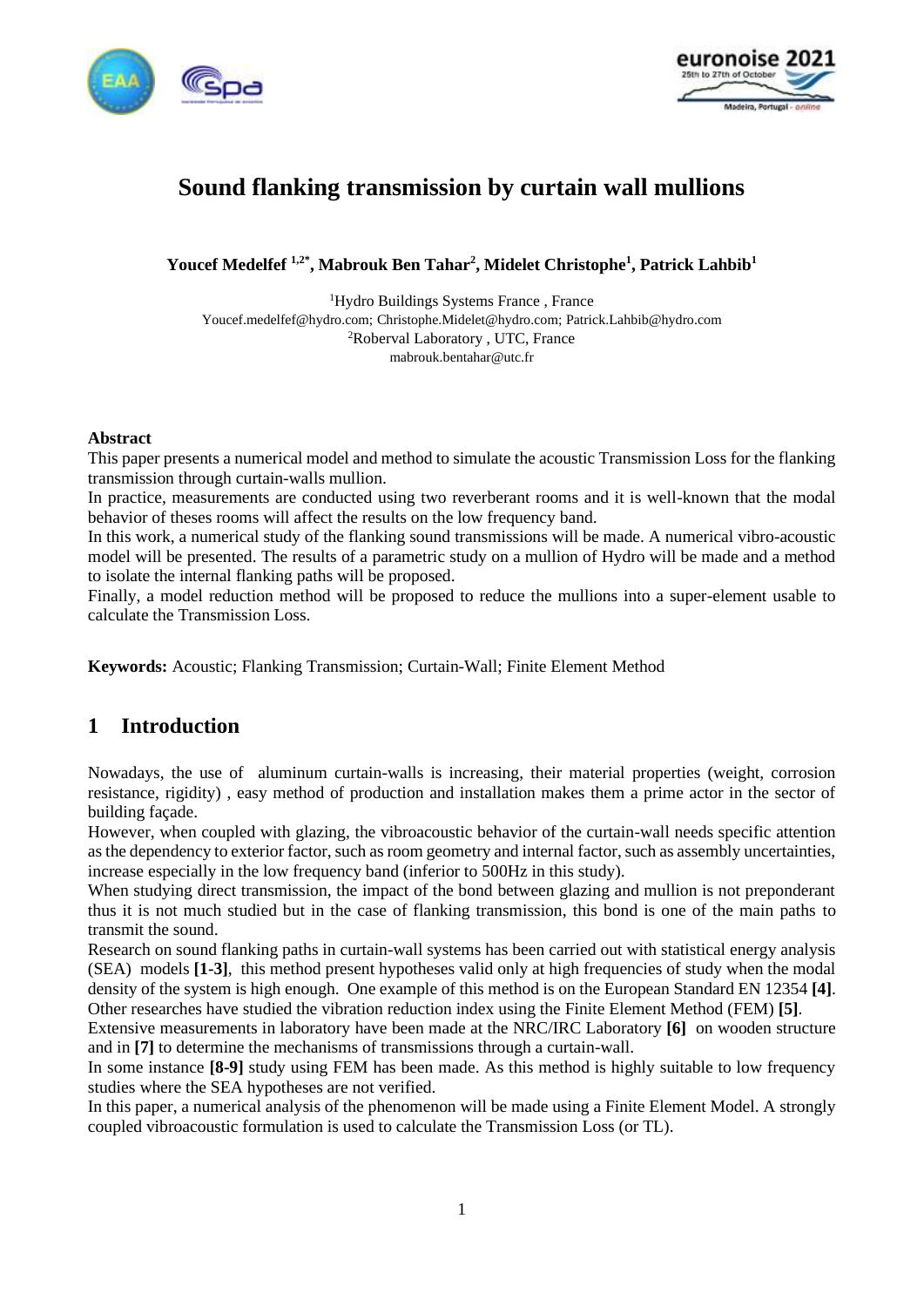

A parametric study will be conducted to investigate the impact of diverse factors (such as mullion dimensions, boundary conditions) on the TL. A condensation method to reduce the size of the systems and the computation times will be proposed.

## **2 Formulation of the finite element Vibro-acoustic problem**

To define the vibro-acoustic coupling between an acoustic field and a structure, we will consider the vibration of an elastic structure coupled with an inviscid and compressible fluid.

The structure will be modelized by using Euler-Bernoulli beams.

In this section we will recall the equations of the coupled problem (Figure.1) and validate our development by an analytical solution.

## **2.1 Analytical Solution for the vibro-acoustic coupling**

Let us consider the following vibro-acoustic system with a simply supported beam.:



Figure 1.Schematic of a vibro-acoustic model

The equation of the fluid-structure coupled problem described in Figure 1 are :

$$
\int (\Delta + k^2) p_i = f_{a_i} \qquad \text{On } \Omega_i \tag{1}
$$

$$
\begin{cases} E_s I_s \nabla^4 w - \rho_s A_s \omega^2 w = p_1 - p_2 + f_s & \text{On } \Omega_s \\ \nabla^2 w & \text{On } \Omega_s \end{cases} \tag{3}
$$

$$
\begin{cases}\n\frac{\partial p_i}{\partial n_{fi}} = \rho_a \omega^2 w & \text{On } \Omega_s \\
\frac{\partial p_i}{\partial n_{fi}} = \rho_a \omega^2 w & \text{On } \Omega_s\n\end{cases} (4)
$$

$$
\begin{cases}\np_i \text{ or } \frac{\partial p_i}{\partial n_{fi}} \text{ conditions} & \text{On } \Gamma_{1,k}, \Gamma_{2,k} \\
w = w.\n\end{cases}
$$
\n(5)

$$
\left\{ w = w_{imposed} \right\}
$$
 On  $\Gamma_s$  (6)

For the structure note  $\mathbf{E}_s$  the Young Modulus of the material,  $I_s = \frac{bh^3}{12}$  $\frac{dn^2}{12}$  the inertia moment,  $\rho_s$  the density of the beam and  $A_s$  the section of the beam. As for the acoustic domain,  $\vec{k} = \frac{\omega}{c}$  $\frac{\omega}{c}$  is the wavenumber,  $\rho_a$  is the density of the fluid,  $\Delta$  is the Laplacian operator,  $\nabla$  is the gradient operator.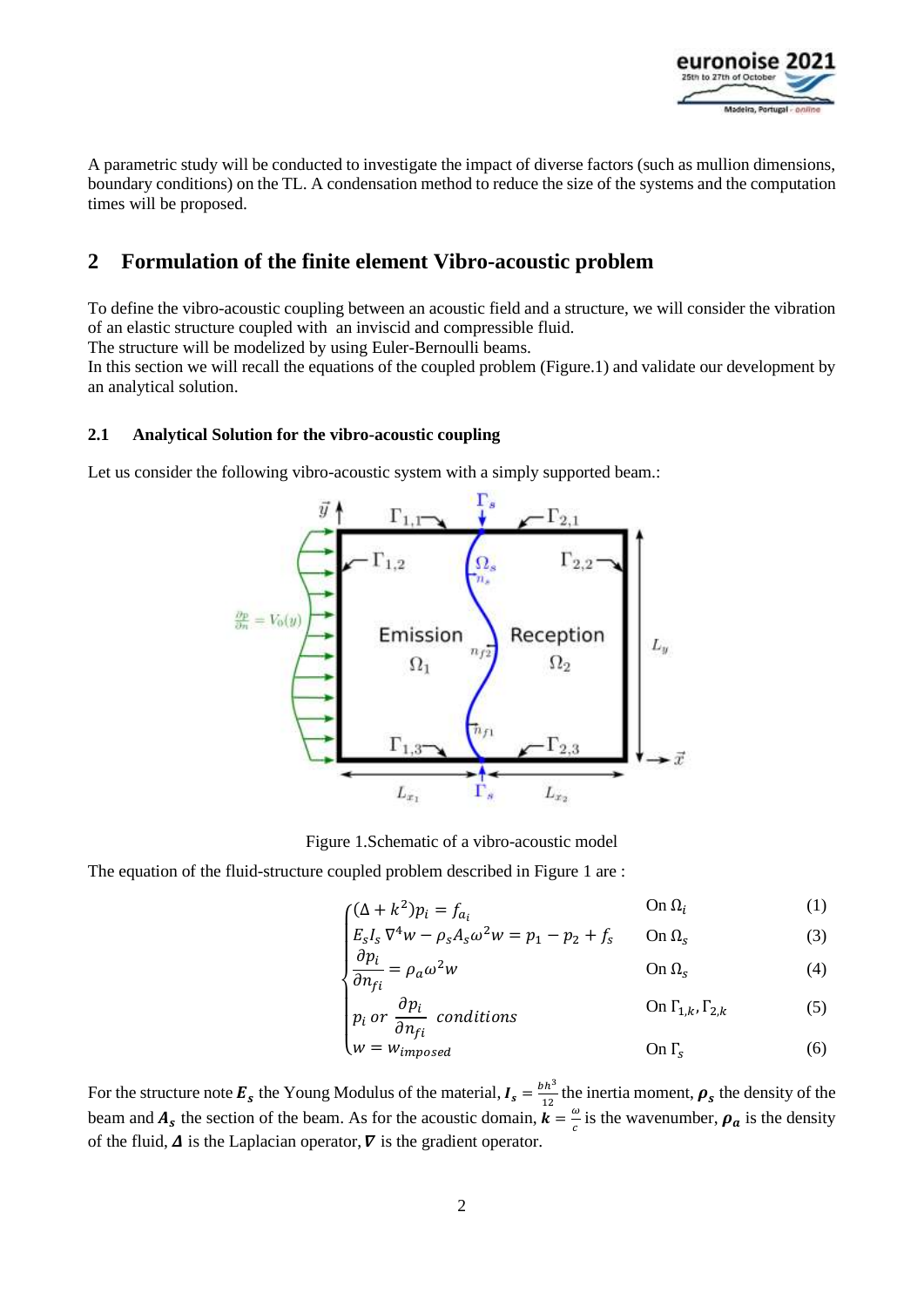

#### **2.2 Variational formulation of the problem**

In the finite element context, the equations and boundary conditions can be expressed in the following weak forms :

$$
\int_{\Omega_S} \int_{\Omega_S} E_S I_S \nabla^2 \Psi_S \nabla^2 w \, d\Omega_S - \omega^2 \int_{\Omega_S} \rho_S A \, \Psi_S w \, d\Omega_S - \int_{\Omega_S} \Psi_S \, n^f p \, d\Gamma_c = \int_{\Omega_S} \Psi_S \, f_S \, d\Omega_S \tag{7}
$$

$$
\left(\frac{1}{\rho_a}\int_{\Omega_a} \nabla \Psi_a \nabla p \, d\Omega_a - \frac{\omega^2}{\rho_a c^2} \int_{\Omega_a} \Psi_a p \, d\Omega_a - \omega^2 \int_{\Omega_s} \Psi_a n^f \, w \, d\Gamma_c = \frac{1}{\rho_a} \int_{\Omega_a} \Psi_a f_a \, d\Gamma_a \tag{8}
$$

With  $\Psi_s$  and  $\Psi_a$  the weighting functions respectively for the structure and the acoustics, w is the flexural displacement of the beam and  $\boldsymbol{p}$  is the pressure in the acoustic domain. Theses variational formulation lead to the following matrix system:

$$
\left( \begin{bmatrix} K_s & -C \\ 0 & K_a \end{bmatrix} - \omega^2 \begin{bmatrix} M_s & 0 \\ C^t & M_a \end{bmatrix} \right) \begin{Bmatrix} w \\ p \end{Bmatrix} = \begin{bmatrix} f_s \\ f_a \end{bmatrix}
$$
\n(9)

With  $K_s$ ,  $M_s$  the structure matrixes.  $K_a$ ,  $M_a$  the fluid matrixes. C is the coupling matrix that induce the transmission.

### **2.3 Definition of the Transmission Loss**

In this paper, to evaluate the influence of the studied parameters, the Transmission Loss (TL) is defined as :

$$
TL = L_e - L_r \tag{10}
$$

Where  $L_e$  is the averaged Sound Pressure Level (SPL) on the emission room and  $L_r$  is the averaged SPL on the reception room. The SPL is given by :

$$
L_i = 10 \log_{10} \left( \frac{\int_{\Omega_i} p_i^2 d\Omega_i}{P_{reff}^2} \right) \tag{11}
$$

Where  $P_i$  the pressure inside of the rooms.

#### **2.4 Comparison with an analytical solution**

An Analytical solution can be obtained by applying boundary conditions on the system presented in Figure 1:

$$
f_s = f_{a_1} = f_{a_2} = 0
$$
 On  $\Omega_1, \Omega_2, \Omega_s$  (12)  
\n
$$
w = w'' = 0
$$
 On  $\Gamma_s$  (13)

$$
\begin{cases}\n\frac{w - w}{\partial p_2} = 0 & \text{on } \Gamma_{2,2} \\
\frac{w - w}{\partial n_f} = 0 & \text{on } \Gamma_{2,2}\n\end{cases}
$$
\n(14)

$$
p_i = 0
$$
 On  $\Gamma_{1,1}, \Gamma_{2,1}, \Gamma_{1,3}, \Gamma_{2,3}$  (15)  
\n $\partial p_1 = V_1(x) - V_2(x)$ 

$$
\left(\frac{\partial p_1}{\partial n_f} = V_0(y) = V_n \sin(k_y y)\right) \qquad \text{On } \Gamma_{1,2} \tag{16}
$$

The pressure and displacements fields can be expressed as :

 $\overline{1}$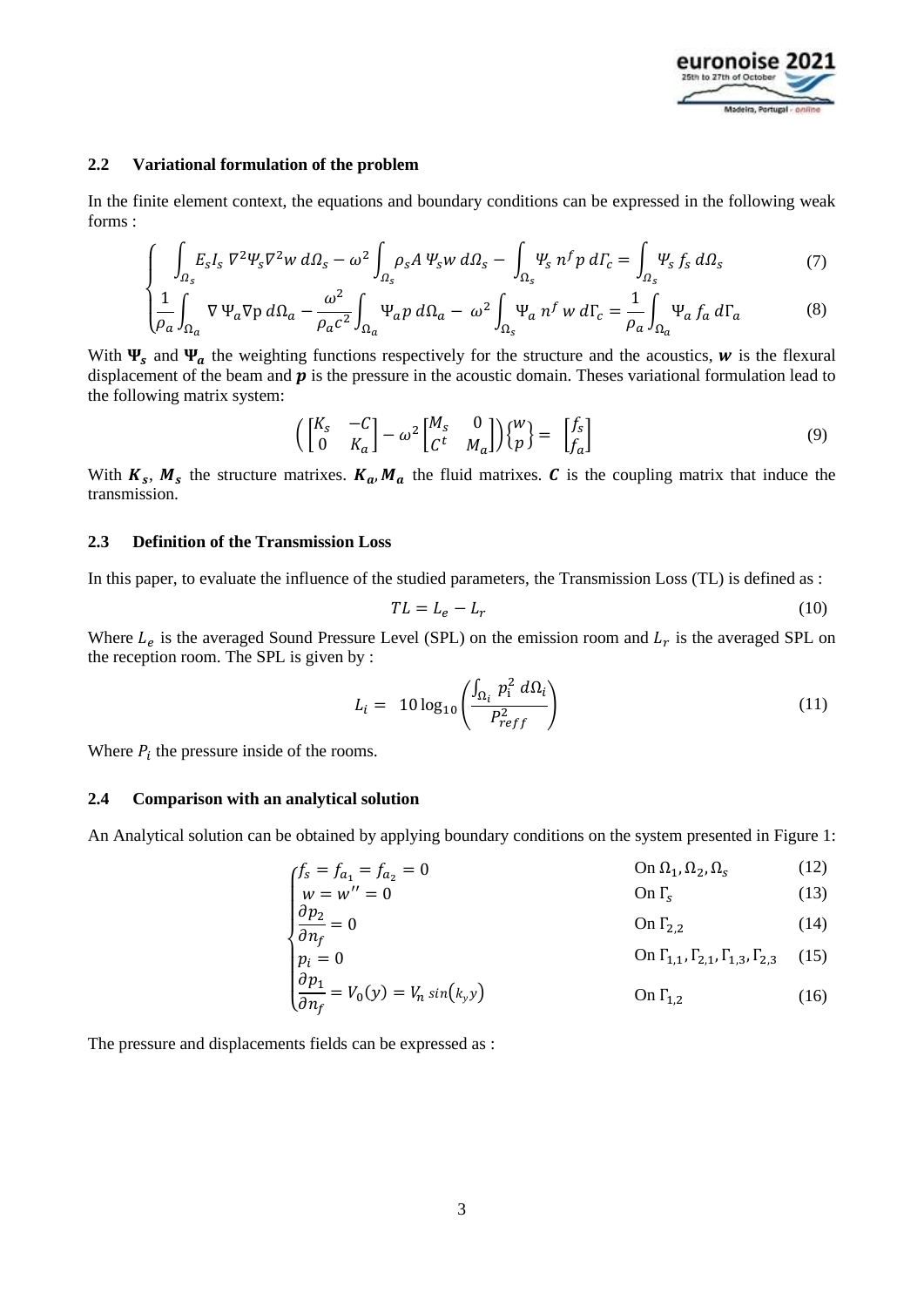

$$
\left(p_1(x,y) = \left[\frac{V_n}{kx}\left(j e^{jk_x x} - \frac{e^{jk_x Lx1}}{\sin(k_x Lx1)}\cos(k_x x)\right) - \frac{\rho_a \omega^2 w_n}{k_x \sin(kx L_x)}\right] \sin(k_y y) \right]
$$
(17)

$$
\begin{cases}\n\rho_a \omega^2 w_n \\
p_2(x, y) = j \frac{\rho_a \omega^2 w_n}{k_x (e^{jk_x L_{x1}} - e^{2jk_x (Lx1 + Lx2)} e^{-jk_x L_{x1}})} \left[ e^{jk_x x} + e^{jk_x (Lx1 + Lx2)} e^{-jk_x x} \right] \sin(k_y y)\n\end{cases} \tag{18}
$$

$$
w(y) = w_n \sin(k_y y) = \frac{\frac{V_n e^{jk_x x}}{k_x} \left( j - \frac{1}{\tan(k_x L_{x1})} \right)}{\left( E_s I_s k_y^4 - \rho_s A_s \omega^2 \right) + \frac{\rho_a \omega^2}{k_x} \left( \frac{1}{\tan(k_x L_{x1})} - \frac{j(e^{jk_x L_{x1}} + e^{2jk_x (L_{x1} + L_{x2})} e^{-jk_x L_{x1}})}{(e^{jk_x L_{x1}} - e^{2jk_x (L_{x1} + L_{x2})} e^{-jk_x L_{x1}})} \right)^{\frac{1}{2}} \sin(k_y y) \tag{19}
$$

With  $k_y = \frac{n\pi}{l_x}$  $\frac{dn}{L_y}$ , *n* being the number of the sent mode on  $V_0(y)$  ,  $\mathbf{k}_x = \sqrt{k^2 - k_y^2}$ .

The numerical data used for the verification are for the acoustic  $\rho_a = 1.2 \text{ kg/m}^3$ ,  $c = 340 \text{ m/s}$ ,  $L_{x1} = L_{x2} =$ 1 m,  $L_y = 2$  m and the beam  $E_s = 6.95 e^{10}$  Pa,  $\rho_s = 2700 \text{ kg/m}^3$ , with a thickness  $h = 0.005$  m and  $b = 1$  m.



Figure 2. Comparison of the Transmission Loss (in dB)

Figure 2. shows that the TL results between analytical and numerical solution are in good agreement. A maximum error of 0.35% was obtained over the frequency range of the study.

## **3 Parametric study of the flanking acoustic transmissions on a curtain wall**

#### **3.1 Description of the problem**

When an acoustic source generates a sound field in a building. The acoustic power is transmitted by the boundary wall between two adjacent rooms. But , more commonly, a fraction of this power is also transmitted by other junction elements, those are called flanking transmission. In the case of elements placed on a building facade, the curtain wall consists of those paths. In this study, only the Flanking-flanking (F-f) path will be studied. As it is only controlled by the flanking element. To isolate this path, the demising partition will be considered perfectly rigid and will act as a wall in the simulation.



Figure 3. Schematic of the flanking paths between two rooms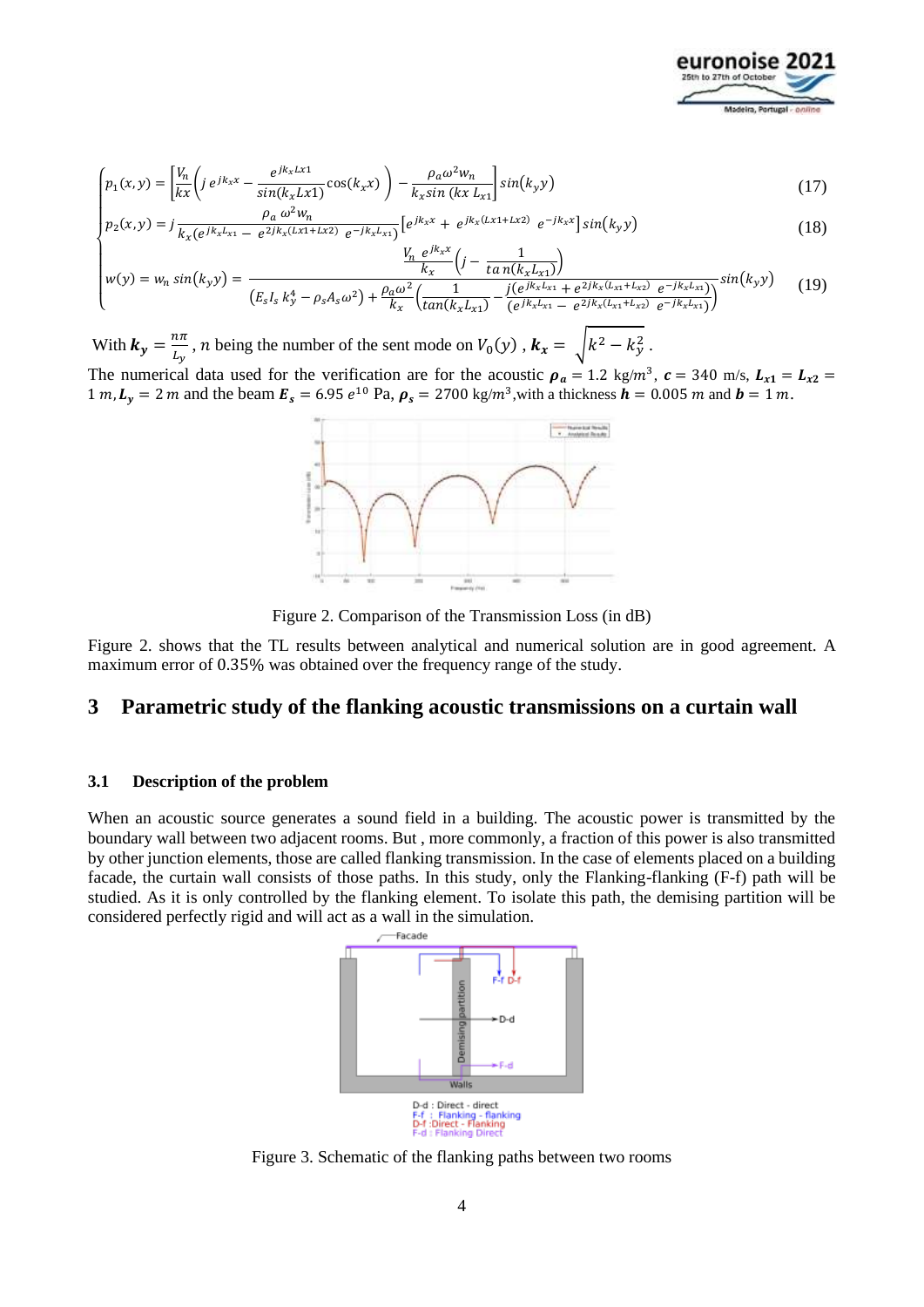

## **3.2 Details of the numerical model**

The model is composed of two rooms, one for the emission and the other for the reception. And the mullion is placed in between the rooms. The glazing can be considered by adding structural domains on the top part of the emission and reception rooms.



Figure 4. Schematic of the system of the emission/reception rooms

Monopolar sources will be placed inside the emission room. The demising partition will be supposed perfectly rigid and thus will not be considered in the transmission. The rooms will be fixed with an area of 16 m² (4x4 m), the rigid demising partition will be of 0.15m wide and the mullion placed in the middle. The mullion used is a WICTEC 50 from WICONA, with a width of 0.05 m and a length of study of 0.09 m to 0.15 m. The material of the mullion is an Aluminum AW 6060.

## **3.3 Transmission Loss considering the mullion**

In this part the results of a mullion alone between two rooms will be presented using three parametric studies: the first one for the impact of the size of the mullion, the second for the impact of the boundary condition between the mullion and the demising partition, the third one to show the impact of the room geometry on the TL.

## **3.3.1 Impact of the size of the mullion on the transmission loss**

For this study, three values of length of the mullion will be used: 0.09 m, 0.11 m and 0.15 m.

The mullion will be considered free from the demising partition. And the length of the mullion corresponds to the length of the space between the demising partition and the top wall of the rooms.



Figure 5. Impact of the size of the mullion on the Transmission Loss As can be seen from the results, the lengthier the mullion is, the lower the TL results are.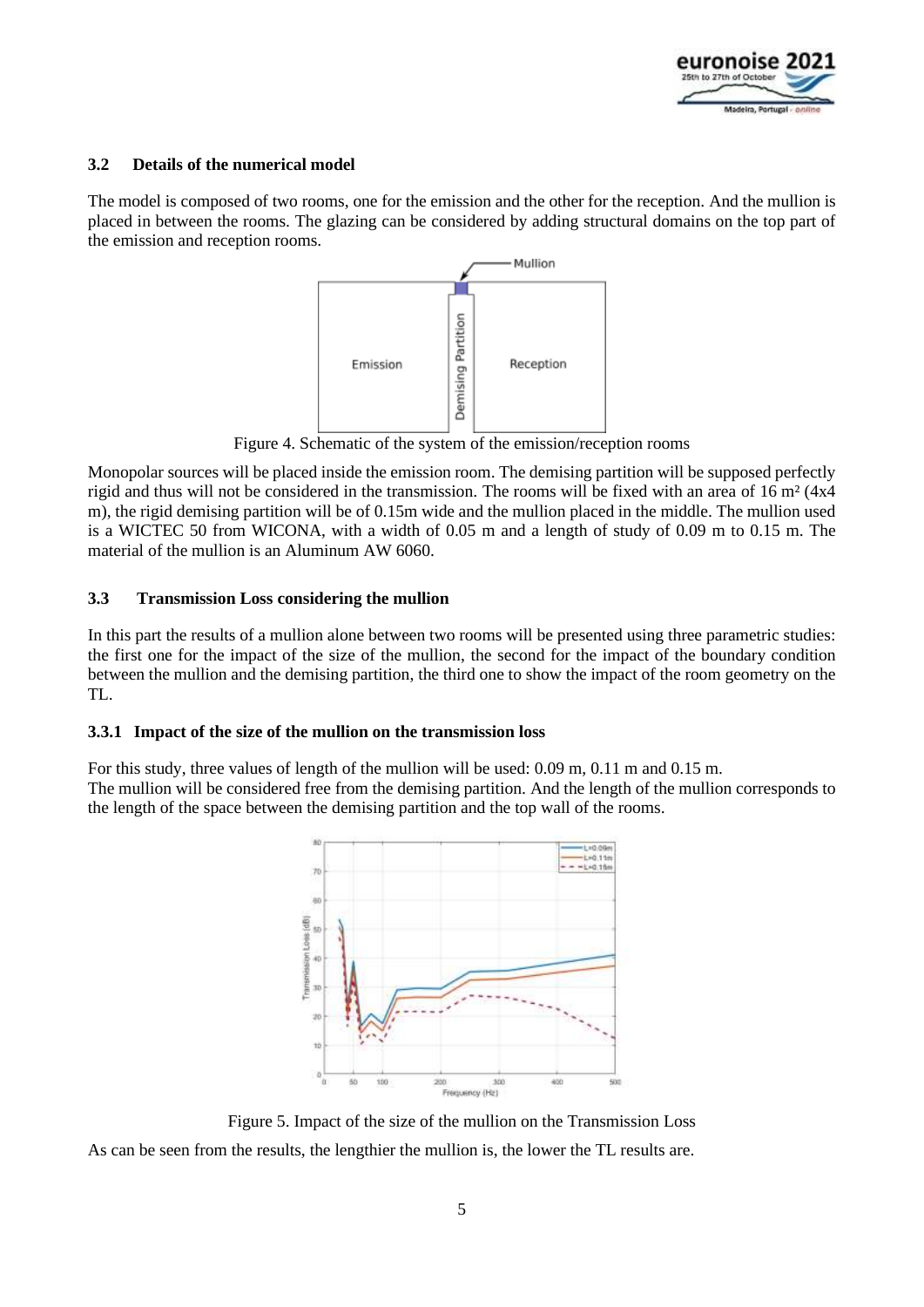

The 0.15 m mullion present an important decrease in performance on the 500 Hz third-octave band. This phenomenon is explained by the presence of the first respiratory mode of the mullion at 469.8 Hz.

In the lower frequency ranges (inferior to 250 Hz), the behavior of the TL is the same for the three configurations, inducing TL controlled by the modal behavior of the rooms.

### **3.3.2 Impact of the boundary condition of the mullion on the transmission loss**

In this part the impact of an elastic connection between the mullion and the demising partition is studied. The mullion is connected to the demising partition via an elastic link.



Figure 6. Schematic of the elastic boundary condition between the mullion and the demising partition

The rigidity used for this study are the same as the one for the study of the link between the mullion and glazing are  $K_x = K_y = K$  with :  $K = 0$  N/m,  $K = 1.031e^6$  N/m and  $K = (1 - 0.4j)1.031e^6$  N/m.



Figure 7. Impact of the fixation with the demising partition on the Transmission Loss

The results show important variation of the Transmission Loss when an elastic junction is considered.

The TL decreases until the 150 Hz frequency band, in this band two modes added by the fixation at 136.7 Hz and 157.5 Hz are present. The decrease at the 400 Hz frequency is explained by the presence of a mode of the mullion at 405.1 Hz.

This decrease in performances in the mentioned frequency bands is reduced by adding damping to the connection, mitigating the effect of the modal behavior of the mullion.

As the frequency considered for study go higher, the impact of the boundary condition is lessened when damping is considered as the values of the transmissions converge.

#### **3.3.3 Impact of the emission and reception rooms geometry on the transmission loss**

In the case of low frequency studies, another important factor is the heavy contribution of the room geometries on the general behavior of the rooms. Having a varying geometry will impact the form and frequency of the modes of the room. For this study four configuration of rooms were tested, the reference is the one used for the results presented in **3.3.1** and **3.3.2,** To obtain the modified rooms, the bottom left corner point (on the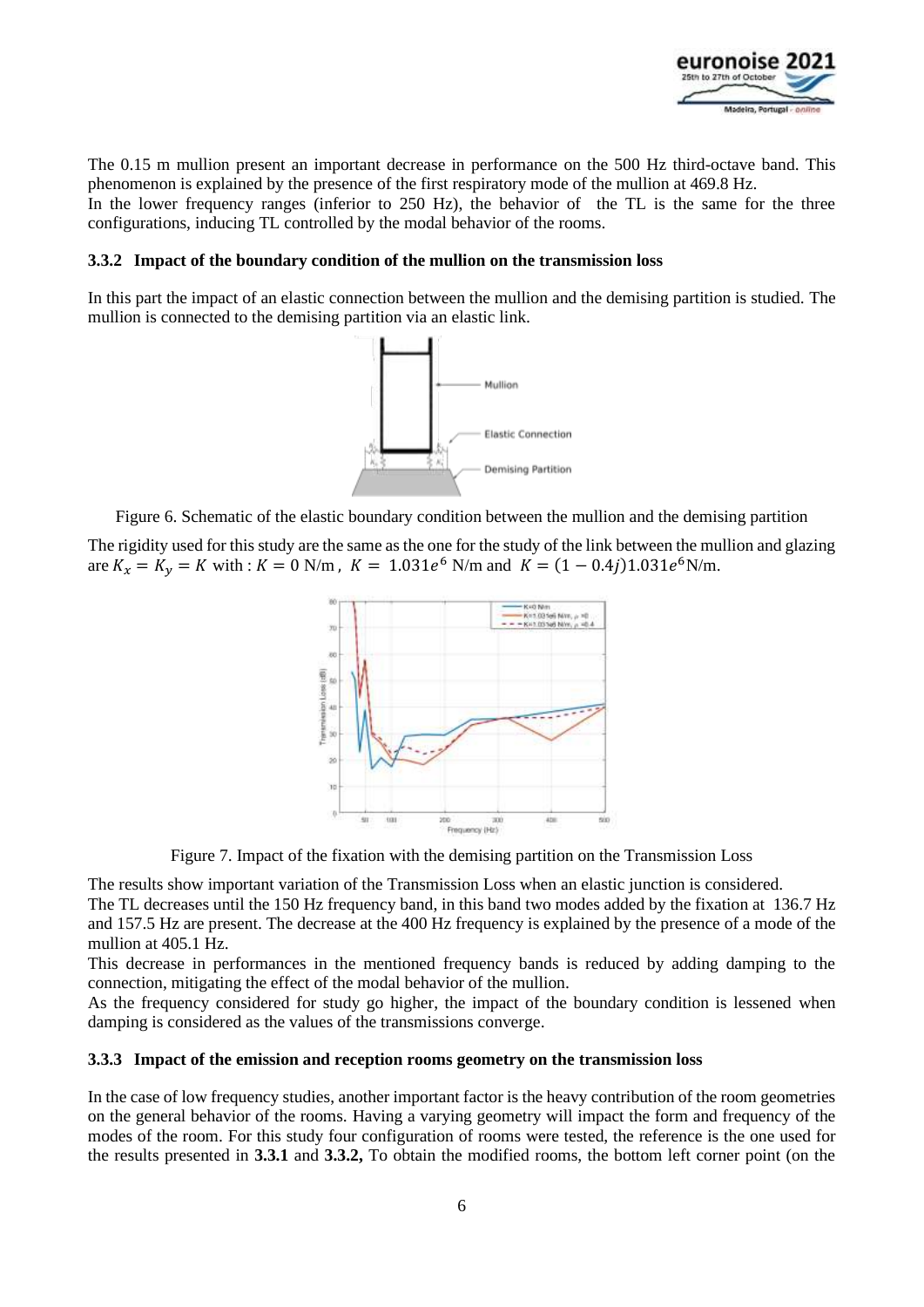

emission) and bottom right corner point (on the reception) have been moved by 0.3 m on the inside of the rooms.



Figure 8. Impact of the room geometry on the Transmission Loss

The main difference between the Reference and modified rooms can be found between the 50 Hz and 300 Hz band where the TL obtained is higher when the rooms are modified than on the reference model. In the case where the two rooms are modified and are symmetric in regards of the mullion, the Transmission has the same behavior as the results from the reference rooms indicating that having a modal similarity between emission and reception rooms will have a significant impact on the low frequency results of these calculations.

## **3.4 Transmission Loss considering the mullion/glazing system**

In this part, the interaction between the glazing and the mullion will be studied. The junction between the glazing and the mullion will be simulated by the means of an elastic connection composed of a spring-massdamper system added between the components.



Figure 9. Schematic of the mullion/glazing connection

In this study, the gasket will be modelized by a spring with a complex young modulus to induce damping:

$$
E_g = E(1 - \mu * j) \tag{20}
$$

The gasket used with this model of mullion is made of EPDM, it has a young modulus  $E_g = 1.375e^6$  Pa and a loss factor  $\mu = 0.4$  the rigidity of connection is calculated by making the approximation:

$$
K_g = \frac{E_g A_g}{L_g} = 1.031e^6 \text{ N/m}
$$

With  $A_g = 0.009 \, m^2$ ,  $L_g = 0.012 \, m$ .

For this study, the considered mullion will be of length  $L = 0.09$  m, the glazing is a unified simple glazing with a thickness of 0.006 m it is considered clamped on the edge of the rooms. Three values will be used for the rigidity of the gasket:  $K = 0$  N/m,  $K = 1.031e^{6}$  N/m and  $K = (1 - 0.4j)1.031e^{6}$  N/m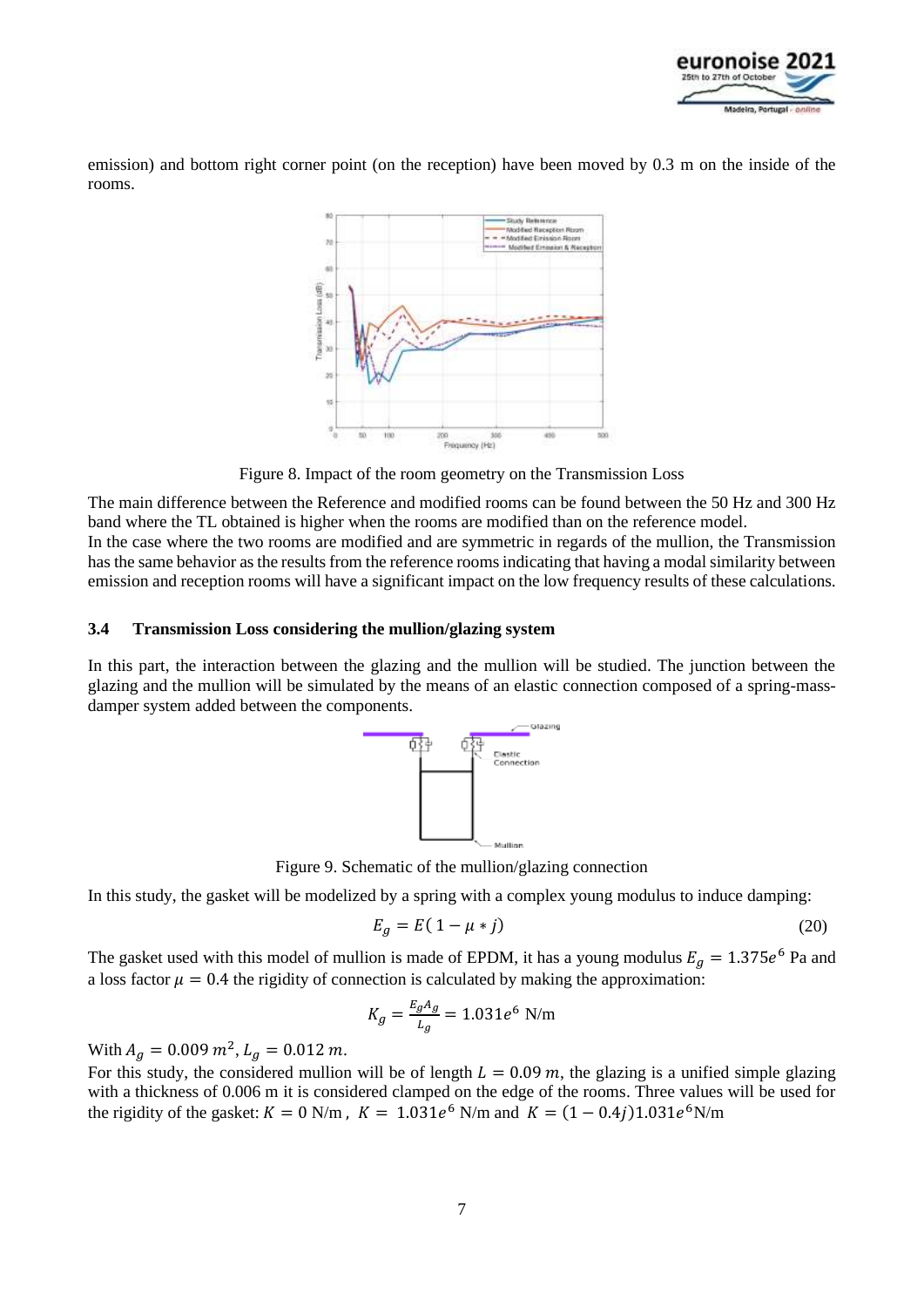



Figure 10. Transmission Loss for the Mullion/Glazing system

Compared to the previously obtained results with a mullion alone between the two rooms, the connection between the glazing and the mullion does have an impact on the transmission Loss on the band with a frequency inferior to 200 Hz as the modelized performances are lower when the connection is considered.

The difference between the mullion alone and the  $K = 0$  N/m rigidity is due to the modification of the modal behavior of the system considering the vibro-acoustic coupling with the glazing.

When a coupling rigidity is present, the glazing actively transmits the acoustic power to the reception room. Which is the cause for the lower performances of the system in this case.

## **4 Model Reduction**

In this section a condensation method will be proposed, and its usage discussed. A condensation method akin of the works of Guyan **[10]** will be used. Its usage will reduce the size of the systems for the calculation and accelerate the computations times.

## **4.1 Reduction by a condensation method**

The goal of this method of reduction is to keep only the degrees of freedom (DOFs) who are to be coupled with the acoustic in future calculations.



Figure 11. Schematic of the condensation

To do so, the dynamic stiffness matrix  $\widetilde{K}$  is defined as:

$$
\widetilde{K} = K - j\omega D - \omega^2 M \tag{21}
$$

With K,M,D respectively the Rigidity, Mass and Damping Matrixes of the FEM model. The domain will consider internal source terms on the second term.

This matrix can be expressed in a way to the keep specific DOFs  $(b)$  and express them in function of the DOFs that are to be condensed  $(d)$ :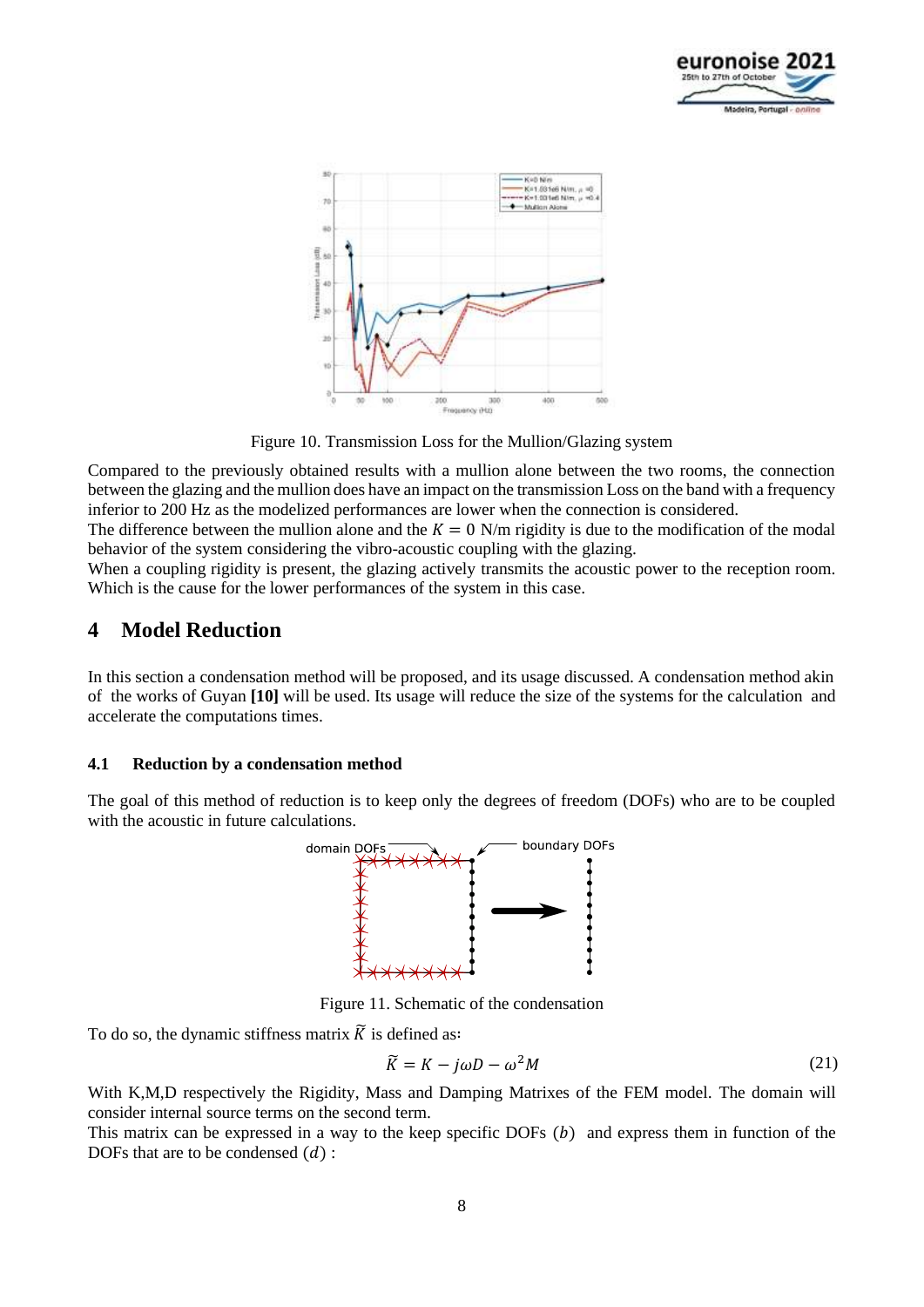

$$
\widetilde{K}u = f \iff \begin{bmatrix} \widetilde{K}_b & \widetilde{K}_{bd} \\ \widetilde{K}_{db} & \widetilde{K}_d \end{bmatrix} \begin{Bmatrix} u_b \\ u_d \end{Bmatrix} = \begin{Bmatrix} f_b \\ f_d \end{Bmatrix} \tag{22}
$$

The domain term can then be written :

$$
u_d = \widetilde{K}_d^{-1} f_d - \widetilde{K}_d^{-1} \widetilde{K}_{db} u_b \tag{23}
$$

By inserting the Eq. 23 into Eq. 22 the resulting system is :

$$
\left(\widetilde{K}_b - \widetilde{K}_{bd} \, \widetilde{K}_d^{-1} \widetilde{K}_{db}\right) u_b = f_b - \widetilde{K}_{bd} \, \widetilde{K}_d^{-1} f_d \tag{24}
$$

The benefit of this kind of condensation is that it permits the suppression of certain degrees of freedom even though they possess an acoustic or structural source term. And by doing the reduction on the coupling interface makes it independent of external vibro-acoustic coupling terms creating the possibility to reduce the mullion on his own and use pre-calculated element in the computation of the flanking transmission loss.

#### **4.2 Comparison with numerical results obtained with a full model**

In this part a comparison of the results obtained by the reduced model will be made with those obtained by the full model. The mullion is considered alone and free from the demising partition. Its length is of  $L = 0.09$  m. For the reduction, the mullion is reduced to its coupling interface with the emission and reception rooms presented in **3.3.1**.



Figure 12. Comparison of the transmission between a reduced mullion element and the full model

The results obtained are in good agreements in third octave band. As for the reduction, the size of the system went from : 23.544 DOFs to 17.737 DOFs which is a 24 % of reduction of the size.

The computation time went from 367 seconds to 297 seconds which is a 20% of reduction of the time. The reduction method proposed in this paper can be used for faster computation of the transmission loss in the study of flanking transmission loss of the curtain-wall mullions.

## **5 Conclusions**

In this paper, we presented a numerical model able to give quantitative results on the flanking transmission loss of curtain-wall mullions.

A study of different parameters and their influences on the performance of the mullion have been made. Finally, we presented a reduction method able to reduce the mullion and gives results like those of a full model.